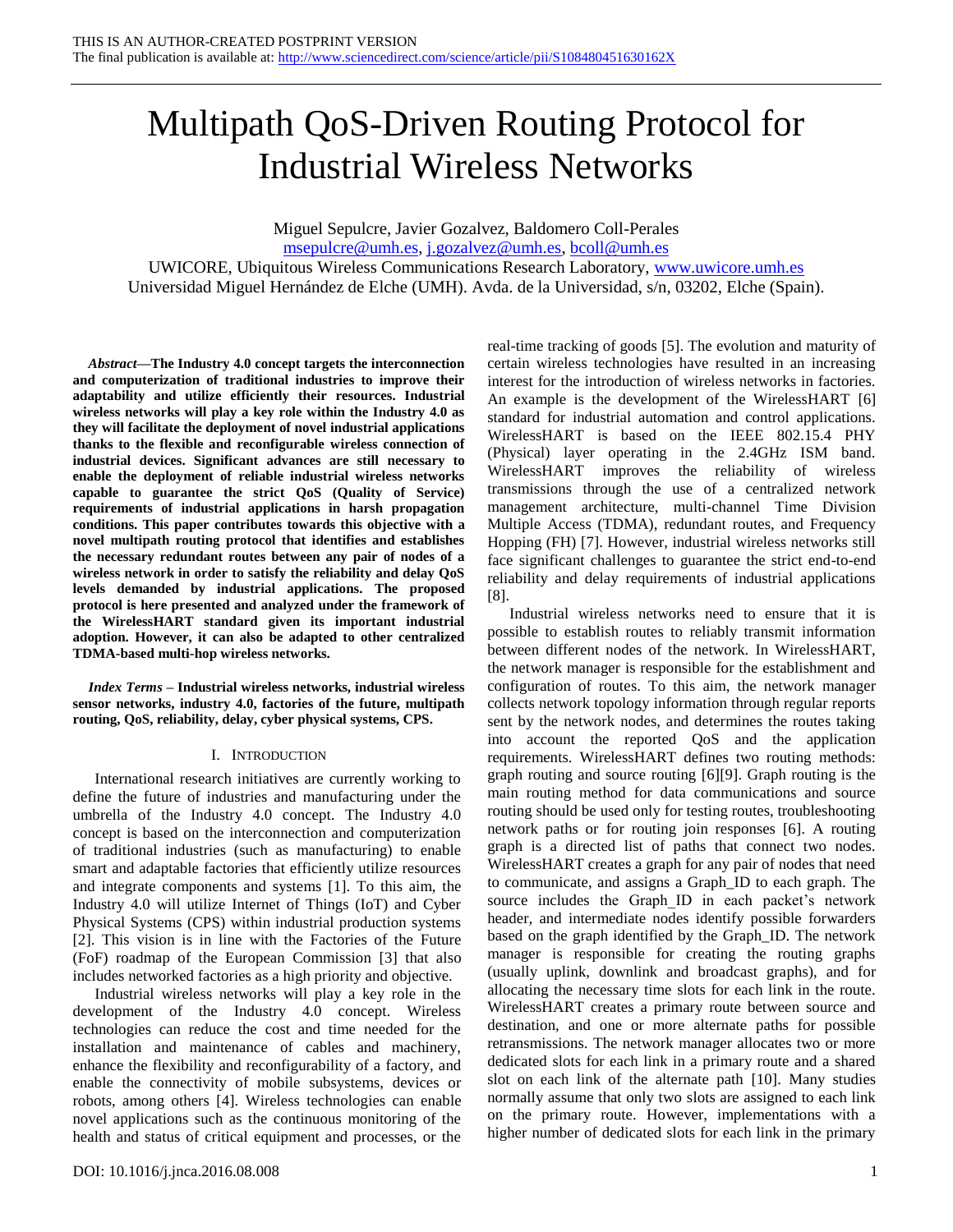route are also possible [\[6\].](#page-11-5) WirelessHART introduces alternate routing paths to allow for retransmissions and increase the end-to-end reliability levels. However, recent studies (e.g. [\[9\]\)](#page-11-9) have revealed that further improvements are necessary to satisfy the strict reliability requirements of industrial applications. In this context, this paper proposes MPAR, a centralized MultiPAth QoS-driven Routing protocol for industrial wireless networks. MPAR has been designed to identify the redundant routes that need to be established between any source and destination nodes in order to satisfy the end-to-end reliability and delay requirements demanded by industrial applications. To this aim, MPAR uses the information collected by the network manager to estimate the end-to-end reliability and delay performance of multi-hop routes. MPAR is here presented and analyzed under the framework of the WirelessHART standard given its important industrial adoption. However, MPAR can also be adapted to other centralized TDMA-based multi-hop wireless networks. Similarly, the design of MPAR could also be driven by other metrics than reliability and delay.

The rest of this paper is organized as follows. Section II describes the state of the art related to single-path and multipath routing protocols. Section III presents the metrics that are utilized by MPAR to estimate the end-to-end reliability and delay of multi-hop routes, and Section IV describes the MPAR protocol. MPAR is evaluated in Section V, and Section VI summarizes the main contributions and conclusions of this study.

#### II. STATE OF THE ART

Multiple routing protocols have been proposed in the literature to find the optimal multi-hop route between two nodes in a network that satisfies certain end-to-end QoS requirements (e.g. throughput, reliability or delay). The QOLSR (QoS Optimized Link State Routing) protocol [\[11\]](#page-11-10) assigns weights to individual links based on average delay and bandwidth metrics, and then finds the optimal path in terms of bandwidth and delay between source and destination. InRout [\[12\]](#page-11-11) is a distributed multi-metric routing protocol that looks for the optimum route between two nodes. InRout uses Q-learning to choose the optimum routes taking into account current network conditions (packet error rate - PER, energy and buffer capacity) and application settings. The optimum route is the one that includes the nodes with highest energy levels, and that achieves an estimated PER below the application's PER requirement. QMRP [\[13\]](#page-11-12) is a QoS multicast routing protocol for partially mobile wireless TDMA networks. The objective of QMRP is to provide predictable communication bandwidths and transfer delays in industrial wireless networks. To this aim, QMRP iteratively constructs routing trees and reserves time slots along the branches of these trees. QMRP is able to guarantee bandwidth and delay QoS requirements by assigning dedicated slots. Other routing protocols focus on minimizing the delay between source and destination. For example, the AAQR (Application Aware QoS Routing) protocol [\[14\]](#page-11-13) measures the transmission time of each individual wireless link using RTP (Real-time Transport Protocol), and compares it with the application's delay requirements to select the best route between source and destination. The proposal in [\[15\]](#page-11-14) exploits the geographic position of nodes to select and prioritize the routes depending on energy efficiency, delay, and complexity.

Selecting the optimal route in a network based on certain metrics does not necessarily result in that the selected route is capable to satisfy the end-to-end QoS requirements. To improve the end-to-end QoS, several approaches have been reported. For example, [\[16\]](#page-11-15) proposes to reduce end-to-end delay by allowing intermediate nodes to forward the received packets in the same time slot they are received if there is sufficient time to do so. This approach avoids the delay resulting from traditional schemes where the packet to be forwarded would be buffered until the next transmitting slot. A different alternative to improve the end-to-end QoS is the establishment and use of multiple paths or routes between source and destination. In [\[17\],](#page-11-16) the proposed multipath routing protocol uses backup routes as alternate routes when the main one fails. Backup routes are created at the same time than the primary route, but are not used unless at least one link of the primary route fails. More recent multipath routing proposals simultaneously exploit multiple paths by splitting the information to be transmitted between different routes. In this case, the reliability between source and destination increases with the number of utilized paths. For example, [\[18\]](#page-11-17) proposes a delay-differentiated multi-speed packet forwarding strategy together with an in-node packet scheduling mechanism to improve the reliability, delay and energy efficiency of end-to-end connections. The work in [\[19\]](#page-12-0) presents an on-demand Multipath Source Routing protocol (MSR). During the routing discovery phase, RREQ (Route Request) and RREP (Route Reply) messages are used to identify the routes that satisfy the bandwidth requirements (i.e. the routes in which all links have sufficient available bandwidth). Then, a pre-defined number of routes are used to transmit the information in order to achieve higher reliability. Other protocols such as [\[20\]](#page-12-1) propose the use of adaptive traffic distribution schemes to distribute the traffic in a multipath route so that the end-to-end delay is minimized. The identification and selection of the best multipath routes is normally based on the estimation of certain metrics. Studies such as [\[21\]](#page-12-2) and [\[22\]](#page-12-3) develop analytical models to estimate the end-to-end reliability, delay or throughput based on 1-hop metrics. In particular, [\[21\]](#page-12-2) and [\[22\]](#page-12-3) develop an analytical model to estimate the probability that the number of packets lost in a multipath transmission does not exceed a threshold *M*. The authors then reconstruct the original *N* packets at the destination using diversity coding.

The multipath routing protocols reported in the literature are generally aimed at maximizing or minimizing certain endto-end performance metrics, but do not provide any guarantees that the obtained solution is able to satisfy the objective QoS metrics, in our case the reliability and delay requirements demanded by industrial applications [\[23\].](#page-12-4) This is especially critical for industrial wireless networks that need to support the strict QoS requirements of industrial applications under harsh propagation conditions in factories. In this context, this paper proposes MPAR, a multipath routing protocol that establishes end-to-end connections between source and destination nodes using the necessary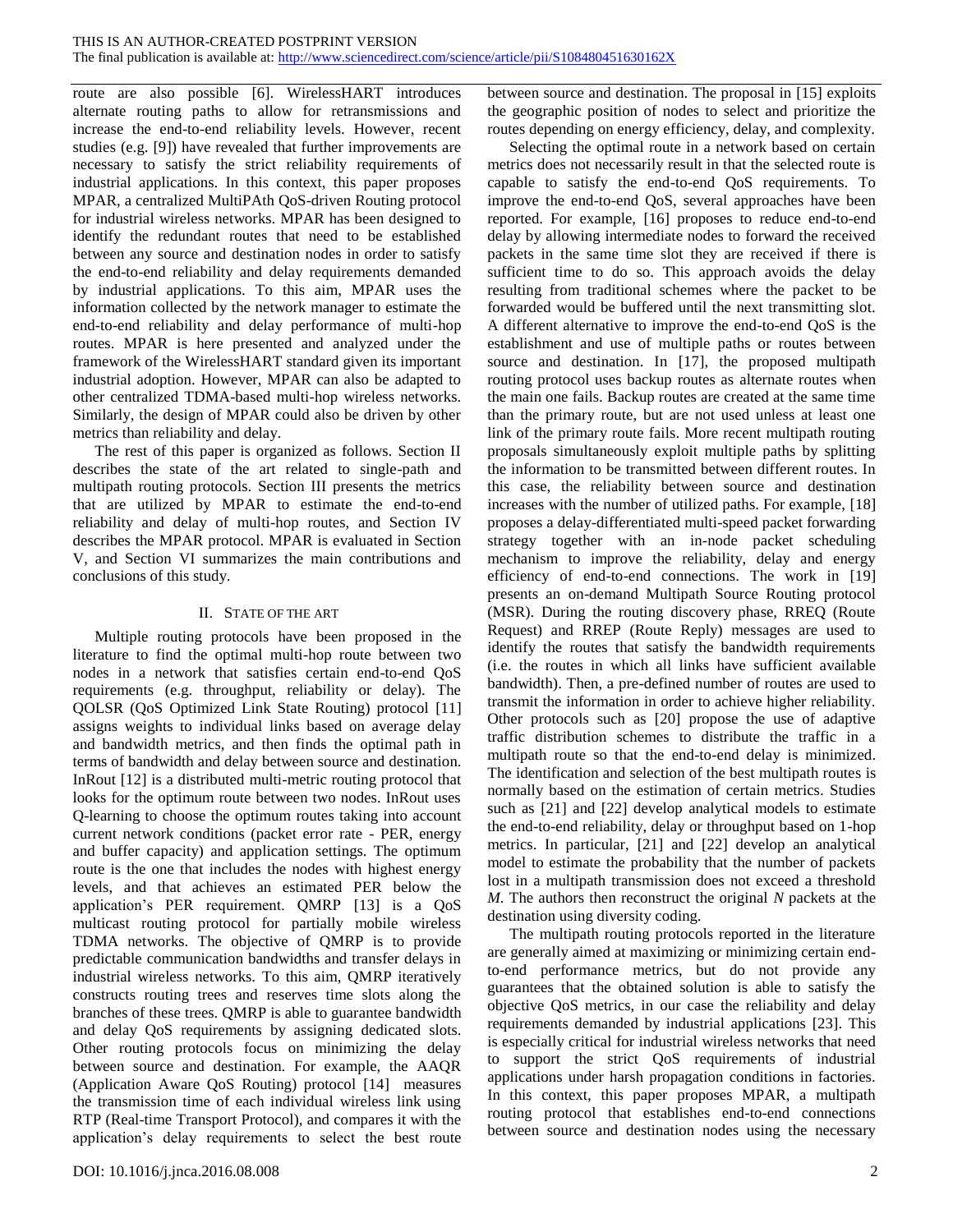redundant routes to satisfy the reliability and delay requirements imposed by the applications. MPAR is designed for wireless networks where a central entity manages the establishment of routes between any nodes in the network; this is for example the case of industrial wireless networks like WirelessHART that include a network manager. MPAR uses link performance metrics reported by each network node to the central entity. The central entity uses these metrics to estimate the end-to-end reliability and delay, and identify and establish the necessary redundant routes between source and destination nodes to guarantee the reliability and delay application requirements.

#### <span id="page-2-2"></span>III. QOS METRICS FOR MULTIPATH ROUTE SELECTION

The MPAR proposal requires estimating the end-to-end reliability and delay performance to determine the number of multipath source-destination routes necessary to satisfy the QoS requirements demanded by the application, select such routes and identify the forwarding nodes. This section analytically derives the end-to-end reliability and delay QoS performance metrics that are utilized by the network manager to evaluate candidate multipath routes. Both metrics depend on factors such as the number of hops and the quality of each wireless link, and therefore are not independent. The objective of the derived metrics is to provide higher QoS guarantees than simply estimating average reliability and delay values.

## <span id="page-2-0"></span>*A. Reliability*

The reliability of an end-to-end connection can be defined as the probability that a packet generated at the source node successfully arrives to the destination. Factors influencing the end-to-end reliability include the reliability of each 1-hop wireless link, the maximum number of retransmissions that are possible at each hop, and the number of multiple redundant routes between source and destination.

The transmission of a packet over a 1-hop wireless link between certain nodes *a* and *b* can be represented by a Bernoulli trial with probability of success  $p_{ab}$ , where  $p_{ab}$  is equivalent to the probability of correct packet reception or PDR (Packet Delivery Ratio). Given the probabilistic nature of radio propagation, multiple retransmissions might be needed to successfully deliver a packet in the link. As a result, it is necessary to take into account that each packet can be retransmitted up to *nmax* times in each link (one transmission plus  $n_{max}$  - 1 retransmissions). If we assume that transmission errors are independent (i.e. propagation errors do not occur in bursts), the process can be represented by a Bernoulli experiment consisting in *nmax* statistically independent Bernoulli trials. The number of successes has a binomial distribution  $B(n_{max}p_{ij})$ . The reliability of a 1-hop link can be estimated as the inverse of the probability that *nmax* consecutive transmissions fail, i.e. as the inverse of the probability that  $k=0$  successes occur in the  $n_{max}$  experiments:

$$
P_{ab} = 1 - \binom{n_{\text{max}}}{k} p_{ab}^k (1 - p_{ab})^{n_{\text{max}} - k} = 1 - (1 - p_{ab})^{n_{\text{max}}} \tag{1}
$$

Packet retransmissions can be considered independent of each other in scenarios in which the channel coherence time is lower than the time between retransmissions. This is a reasonable assumption for this study since WirelessHART utilizes TDMA as multiple access scheme. If we consider that a single-path route, *r*, between source and destination is composed of *L* independent wireless links, it is possible to estimate its end-to-end reliability as follows:

$$
P^r = \prod_{i=1}^L P_{i[i+1]} = \prod_{i=1}^L \left( 1 - \left( 1 - p_{i[i+1]} \right)^{n_{\text{max}}} \right) \tag{2}
$$

where  $p_{i[i+1]}$  represents the PDR of a wireless link between two consecutive nodes in the route.

Multiple independent redundant routes between a pair of source and destination nodes can improve the reliability of their end-to-end connection. In this case, a packet will be successfully delivered to the destination when it is correctly transmitted through at least one of the established routes (even if the rest of the routes fail in delivering the same packet to the destination node). If we consider *R* redundant and independent routes between source and destination nodes, the end-to-end reliability can be estimated as follows:

$$
P = 1 - \prod_{r=1}^{R} (1 - P^r) = 1 - \prod_{r=1}^{R} \left( 1 - \prod_{i=1}^{L} \left( 1 - \left( 1 - p_{i(i+1)} \right)^{n_{\text{max}}} \right) \right) \tag{3}
$$

where  $(1-P^r)$  represents the probability that a packet is not correctly received at the destination through route *r*.

## <span id="page-2-1"></span>*B. Delay*

The end-to-end delay between a pair of source and destination nodes that are connected via multiple redundant routes can be defined as the minimum of the time it takes a packet to reach the destination using each one of the multiple routes. Estimating the end-to-end delay requires first quantifying the delay that a packet experiences in each of the 1-hop links that are part of a source-destination route. Such delay depends on the number of retransmissions needed to successfully transmit the packet. We define *nab* as the random variable that represents the number of packet retransmissions needed to successfully transmit one packet from node *a* to node *b*. We also define  $\tau_T$  as the packet transmission duration, and  $\tau_R$  as the time between consecutive packet retransmissions. The delay experienced by a packet in the wireless link between nodes  $\overline{a}$  and  $\overline{b}$  can then be modeled as<sup>1</sup>:

$$
\delta_{ab} = \tau_T + \tau_R n_{ab} \tag{4}
$$

The number of retransmissions, *nab*, depends on the probability that a packet transmitted by node *a* is correctly received by node *b*. In general, this probability depends on the propagation conditions between nodes *a* and *b* for a TDMAbased system. Considering that a packet transmission can be represented by a Bernoulli trial with probability of success  $p_{ab}$ , the number of retransmissions needed,  $n_{ab}$ , is equivalent to the number of Bernoulli trials needed to obtain one success.  $n_{ab}$  follows then a geometric distribution, and the probability

<sup>&</sup>lt;sup>1</sup> Please note that this study does not consider the time between the packet generation and the transmission slot.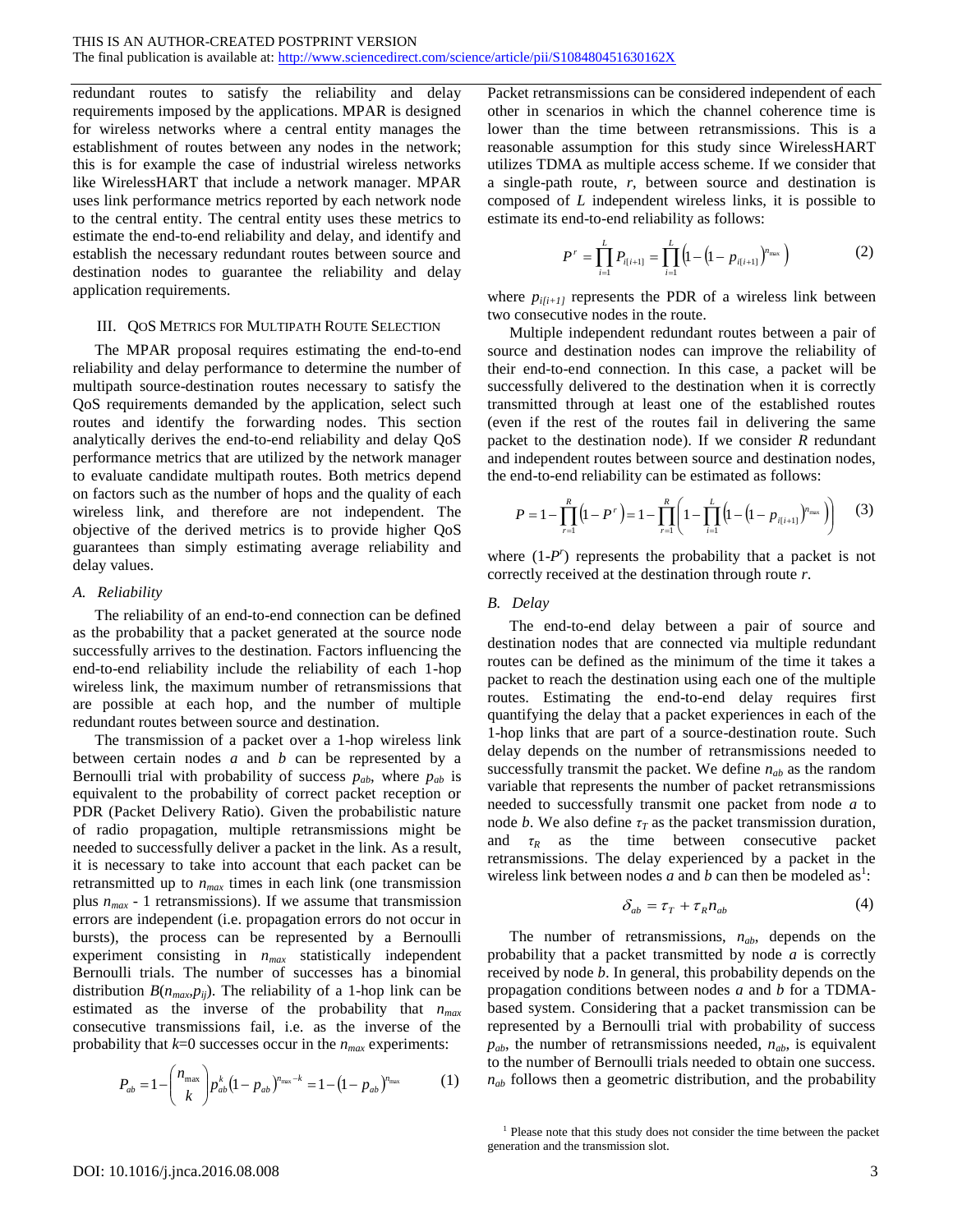that the number of packet retransmissions in a link is exactly *n* can be calculated as:

$$
Pr{n_{ab} = n} = p_{ab} (1 - p_{ab})^n
$$
 (5)

As it was previously considered when deriving eq. (2), this result also considers that packet retransmissions are independent of each other. Following eq. (5), the probability that a packet is correctly received without any retransmission is equal to  $Pr{n_{ab}=0}$ }= $p_{ab}$ , and the delay  $\delta_{ab}$  is equal to  $\tau_T$ . The expected value of the number of retransmissions is  $E(n_{ab}) = (1$  $p_{ab}/p_{ab}$ . The distribution function of the number of needed packet retransmissions follows the distribution function of a geometric random variable and can be expressed as:

$$
F\{n_{ab} = n\} = \Pr\{n_{ab} \le n\} = 1 - (1 - p_{ab})^{n+1}
$$
 (6)

The distribution function describes the probability that the number of packet retransmissions *n* is lower than or equal to a certain value. Therefore, the distribution function in equation (6) can be used to calculate the maximum number of retransmissions  $n_{\alpha}$  that will be needed in a link with certain probability α. That is, the number of packet retransmissions will be lower than or equal to  $n<sub>a</sub>$  with probability α, and  $n<sub>a</sub>$  can be calculated as:

$$
\alpha = 1 - (1 - p_{ab})^{n_a + 1} \Rightarrow n_a = \frac{Log(1 - \alpha)}{Log(1 - p_{ab})} - 1 \tag{7}
$$

Eq. (7) can then be used to estimate the maximum delay that a packet could experience in a 1-hop wireless link with probability α:

$$
\delta_{ab} = \tau_T + \tau_R \left( \frac{Log(1-\alpha)}{Log(1-p_{ab})} - 1 \right)
$$
 (8)

The end-to-end delay in a single-path route consisting of *H* wireless hops can then be expressed as:

$$
\delta_{I[1+H]} = \tau_{T} H + \tau_{R} n_{I[1+H]} = \tau_{T} H + \tau_{R} \sum_{i=1}^{H} n_{i[i+1]} \tag{9}
$$

where  $n_{i[i+1]}$  represents the number of packet retransmissions in the  $i^{th}$  hop in the route, i.e. between nodes *i* and  $i+1$ . To estimate the end-to-end delay, it is first necessary to estimate the total number of retransmissions needed in the complete single-path route to successfully transmit a packet between source and destination nodes. This number can be modeled as a random variable equal to the sum of the number of packet retransmissions of all the 1-hop links forming the route. The distribution function of a random variable that is the sum of independent random variables can be obtained as the convolution of the distribution functions of the independent random variables. As a result, the probability distribution of the number of packets retransmissions needed for a singlepath route with two hops  $(n_{ac}=n_{ab}+n_{bc})$  can be expressed as:

$$
\Pr\{n_{ac} = n\} = \sum_{i=0}^{n} \Pr\{n_{ab} = i\} \Pr\{n_{bc} = n - i\}
$$
 (10)

Eq. (10) can be further developed as follows:

$$
\Pr\{n_{ac} = n\} = \sum_{i=0}^{n} p_{ab} (1 - p_{ab})^i p_{bc} (1 - p_{bc})^{n-i} =
$$
\n
$$
= p_{ab} p_{bc} (1 - p_{bc})^n \sum_{i=0}^{n} \left(\frac{1 - p_{ab}}{1 - p_{bc}}\right)^i =
$$
\n
$$
= \frac{p_{ab} p_{bc}}{p_{ab} - p_{bc}} \left((1 - p_{bc})^{n+1} - (1 - p_{ab})^{n+1}\right)
$$
\n(11)

Similarly, the probability distribution of the number of packets retransmissions needed for a route with three hops  $(n_{ad}=n_{ab}+n_{bc}+n_{cd})$  can be modeled as:

$$
Pr{n_{ad} = n} = \sum_{i=0}^{n} Pr{n_{ac} = i} Pr{n_{cd} = n - i} =
$$
\n
$$
= \sum_{i=0}^{n} \frac{p_{ab}p_{bc}}{p_{ab} - p_{bc}} ((1 - p_{bc})^{i+1} - (1 - p_{ab})^{i+1})p_{cd} (1 - p_{cd})^{n-i} =
$$
\n
$$
= \frac{p_{ab}p_{bc}p_{cd}(p_{BC} - p_{AB})(1 - p_{CD})^{n+2}}{(p_{ab} - p_{bc})(p_{bc} - p_{cd})(p_{cd} - p_{ab})} +
$$
\n
$$
+ \frac{p_{ab}p_{bc}p_{cd}(p_{AB} - p_{CD})(1 - p_{BC})^{n+2}}{(p_{ab} - p_{bc})(p_{bc} - p_{cd})(p_{cd} - p_{ab})} +
$$
\n
$$
+ \frac{p_{ab}p_{bc}p_{cd}(p_{CD} - p_{BC})(1 - p_{AB})^{n+2}}{(p_{ab} - p_{bc})(p_{bc} - p_{cd})(p_{cd} - p_{ab})}
$$
\n(12)

This result can be extended to obtain the probability distribution of the number of packets retransmissions needed for a single-path route with *H* hops:

$$
\Pr\{n_{\text{II}+H\}} = n\} = (-1)^{n-1} \prod_{i=1}^{H} p_{i[i+1]} \sum_{j=1}^{H} \frac{\left(1 - p_{j[j+1]}\right)^{n+H-1}}{\prod_{\substack{k=1 \ k \neq j}}^{H} \left(p_{j[j+1]} - p_{k[k+1]}\right)} \tag{13}
$$

where  $p_{j(i+1)}$  represents the probability of packet reception between node *j* and the next node in the route. From equation (13), the distribution function of the number of packets retransmissions needed for a single-path route can be expressed as:

$$
F\{n_{I[1+H]} = n\} = \Pr\{n_{I[1+H]} \le n\} = \sum_{m=0}^{n} \Pr\{n_{I[1+H]} = m\} =
$$
  
=  $(-1)^{n-1} \prod_{i=1}^{H} p_{i[i+1]} \sum_{j=1}^{H} \frac{\left(1 - p_{j[j+1]}\right)^{H-1} \left(1 - \left(1 - p_{j[j+1]}\right)^{n+1}\right)}{\prod_{\substack{k=1 \ k \ne j}}^{H} p_{j[j+1]} \left(p_{j[j+1]} - p_{k[k+1]}\right)}$  (14)

Given the linear relationship between delay and number of packet retransmissions in eq. (9), eq. (14) can be used to model the distribution function of the end-to-end delay in a single-path route:

$$
F\{\delta_{\mathbf{I}[1+H]} = \tau_{T}H + \tau_{R}n\} = F\{n_{\mathbf{I}[1+H]} = n\}
$$
 (15)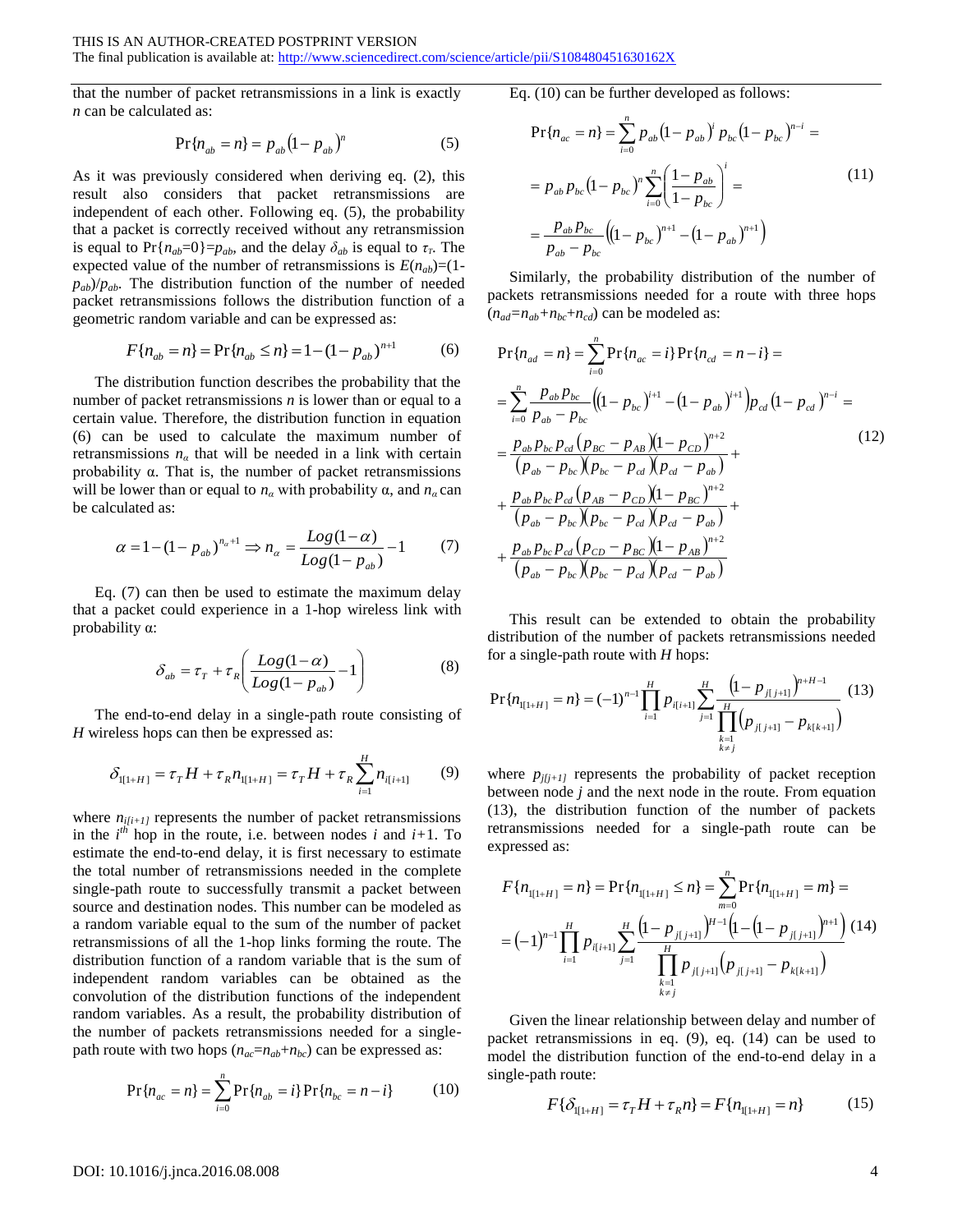This study considers that MPAR simultaneously transmits every packet through the various routes established between source and destination. This is done to increase the end-to-end reliability and be able to guarantee the strict QoS requirements of industrial applications. In this case, the endto-end delay experienced by a packet transmitted over the *R* routes that make up the multipath route is equal to the minimum delay of the different routes:

$$
\delta = \min(\delta^1_{I[1+H_1]}, \delta^2_{I[1+H_2]}, \delta^3_{I[1+H_3]}, ..., \delta^R_{I[1+H_R]})
$$
(16)

where  $\delta_{I[1+H_j]}^j$  represents the delay in route  $j^{\text{th}}$ . The end-to-end delay is then a random variable equal to the minimum of *R* random variables. It can be demonstrated that the distribution function can then be expressed as:

$$
F\{\delta\} = 1 - \prod_{r=1}^{R} \left(1 - F\{\delta_{I[1+H_r]}^r = \delta\}\right)
$$
 (17)

The distribution function of the end-to-end delay presented in eq. (17) can be used to estimate the maximum delay that a packet would experience in a multipath route with certain probability. For example, eq. (17) can be used to estimate the maximum end-to-end delay that could be experienced in a given multipath route with a probability of e.g. *β*=0.95. If such delay is lower than the delay demanded by the application, the multipath route can satisfy the delay requirements of the application with a probability of 0.95.

#### *C. Validation*

Sections [III.A](#page-2-0) and [III.B](#page-2-1) have presented analytical models to estimate the end-to-end reliability and delay of multipath routes. This section reports the validation of these models through extensive simulations. The validation is here illustrated considering a scenario where the source and destination nodes are connected through 4 independent routes. Each packet is transmitted by the source node through the four identified routes. The packet is correctly received at the destination if it reaches the destination node through at least one of the routes. The delay of a packet correctly received at the destination is the minimum delay experienced through the different routes. The four routes have 5, 5, 4 and 3 hops, respectively. Each hop in the route has been randomly assigned a PDR value reported in Table I.

[Fig. 1](#page-4-0) compares the end-to-end reliability estimated using our proposed analytical model with the average reliability computed through the simulations. The figure differentiates between the reliability obtained using each route individually, and the reliability obtained when transmitting packets simultaneously through all four routes. The results show a close match between the reliability estimates using the analytical model and the simulations, especially when the number of packets transmitted increases. [Fig. 1](#page-4-0) also illustrates the reliability benefits that can be obtained using multipath routes compared to single-path ones. The results reported in [Fig. 1](#page-4-0) have been obtained considering that the maximum number of transmissions and retransmissions per hop is *nmax*=4 (1 transmission and 3 retransmissions).

[Fig. 2](#page-4-1) compares the distribution function of the end-to-end delay estimated using our proposed analytical model and

computed through the simulations. In this figure, the *x*-axis represents the end-to-end delay (*δ*). For simplification, the packet transmission duration  $(\tau_T)$  and the time between consecutive packet retransmissions  $(\tau_R)$  have been set to 1. As a result, a unit in the *x*-axis of Fig. 2 represents the delay associated with either a packet transmission or a retransmission. For example,  $\delta = 5$  means that a packet was transmitted from source to destination in the time equivalent to 5 transmissions and retransmissions ( $\tau_T$  and  $\tau_R$  are both set equal to one). The *y*-axes represents the cumulative distribution function of the end-to-end delay  $(F(\delta))$ . For example,  $F(5)=0.3$  means that 30% of the packets required the time equivalent to 5 or less transmissions and retransmissions to reach their destination. [Fig. 2](#page-4-1) shows that the analytical model closely matches the simulation results. The figure also shows that the end-to-end delay can be considerably reduced when utilizing multipath routes compared to single-path ones. The simulated distribution functions have been obtained estimating the delay experienced by 2000 packets transmitted from the source node to the destination one.

TABLE I PDR VALUES FOR EACH HOP AND ROUTE IN THE VALIDATION SCENARIO

| <u>I DIVATILOLDI ON LINGI INOI TIMD INOOTE IN TIIE TTIERITION DOLIMINO</u> |                  |       |       |       |       |  |  |
|----------------------------------------------------------------------------|------------------|-------|-------|-------|-------|--|--|
| Route                                                                      | Hop <sub>1</sub> | Hop 2 | Hop 3 | Hop 4 | Hop 5 |  |  |
|                                                                            | 0.54             | 0.59  | 0.31  | 0.90  | 0.50  |  |  |
|                                                                            | 0.81             | 0.92  | 0.84  | 0.77  | 0.43  |  |  |
|                                                                            | 0.48             | 0.39  | 0.76  | 0.56  |       |  |  |
|                                                                            | 0.78             | 0.40  | 0.20  |       |       |  |  |



<span id="page-4-0"></span>Fig. 1. Estimated end-to-end reliability using the analytical model or simulations. The results are obtained for the scenario in Table I.



<span id="page-4-1"></span>Fig. 2. Distribution function of the end-to-end delay obtained analytically and through simulations. The results are obtained for the scenario in Table I.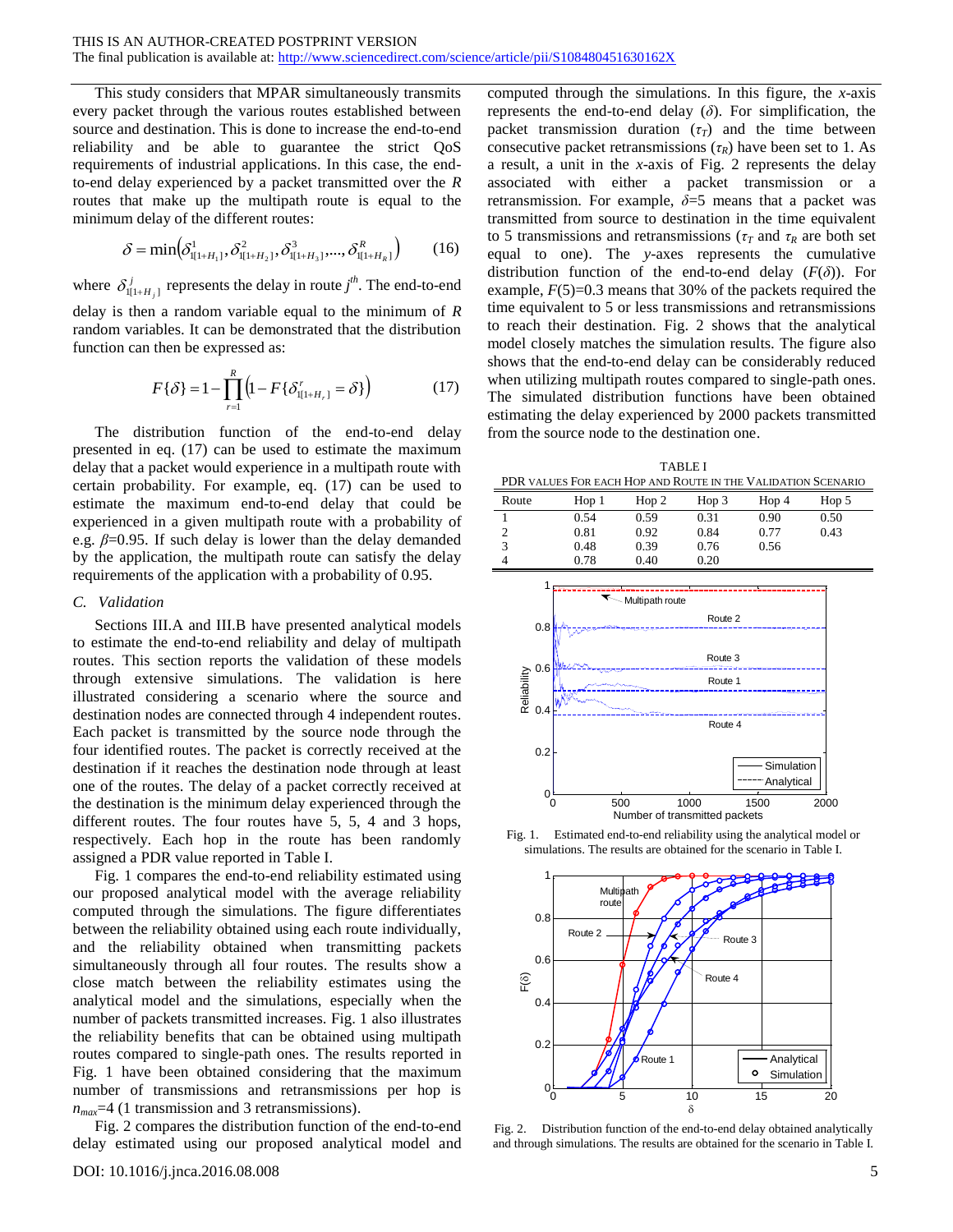## IV. MULTIPATH QOS-DRIVEN ROUTING PROTOCOL

The MPAR proposal has been designed to first detect whether it is possible or not to establish a multipath route capable to guarantee the end-to-end reliability and delay requirements demanded by applications. If this is possible, MPAR identifies the multipath route needed to satisfy such requirements. The proposal is built within the framework of the industrial WirelessHART standard, and hence considers that the network is managed by a centralized entity (the network manager) that is in charge of executing MPAR to establish multipath routes between any two nodes of the network. In WirelessHART, the network manager periodically collects health reports sent by the network nodes. Health reports include for each pair of neighbors statistics about the packets transmitted and received, the average received signal level, and the timestamp of the last communication with the neighbor [\[7\].](#page-11-6) This study proposes to use these reports to derive the probability of correct packet reception or PDR experienced by a node with each one of its neighboring nodes. This information is used by the network manager to compute the end-to-end reliability and delay metrics using the models presented in Section [III,](#page-2-2) and identify the redundant routes (number of redundant routes and identity of nodes belonging to each route) needed to satisfy the QoS requirements demanded by the application. The necessary redundant routes are identified one by one in an iterative process until a multipath route capable to satisfy the QoS requirements can be identified. [Fig. 3](#page-5-0) depicts the flow chart for the MPAR proposal that operates as follows:

*1. Route identification*. When the network manager receives a request to establish a connection between two nodes, it first identifies the best single-path route between the source and destination nodes using the Dijkstra algorithm. The input to the Dijkstra algorithm is the graph associated to the network, where each network node is a vertex, and each edge connecting two nodes is characterized by the delay estimated using eq. (8). The output of the Dijkstra algorithm is the route between source and destination that minimizes the sum of the individual delays of each link. This route is considered to be part of the multipath route that will communicate the source and destination nodes.

*2. Estimate reliability and delay*. The network manager then estimates the end-to-end reliability and delay that the source and destination nodes would experience if utilizing the identified multipath route; the multipath route will be made up of a single route in the first iteration. The end-to-end reliability is calculated using eq. (3) and the end-to-end delay is computed with eq. (17) for a pre-established probability *β*.

*3. End or new iteration*. The end-to-end reliability and delay computed in step 2 for the identified multipath route are compared to the QoS requirements demanded by the application. If the identified multipath route is able to guarantee these requirements, the iterative process finishes and the network manager establishes the connection between source and destination using the identified multipath route. If the identified multipath route is not able to satisfy the application requirements, and the number of routes that make up the multipath route is below *Rmax*, a new iteration of the algorithm is executed and a new route is added to the multipath one. To this aim, three different approaches are possible:

*3.a. Non-disjoint (NonD)* routes can have nodes and links in common. With this approach, the following iteration simply selects the next best route using the Dijkstra algorithm using the same graph as in the previous iteration. To this aim, MPAR uses the generalization of the Dijkstra algorithm to find the *K* shortest paths.

*3.b. Link disjoint (LinkD)* routes have no links in common, but may have nodes in common. With this approach, the links that are already part of the identified multipath route are removed from the graph before running the Dijkstra algorithm in the next iteration.

*3.c. Node disjoint (NodeD)* routes, or totally disjoint routes, have no nodes or links in common. With this approach, the nodes that are already part of the identified multipath route are removed from the graph before running the Dijkstra algorithm in the next iteration.

In the current version of the WirelessHART standard, the graphs built by the network manager can have multiple paths. However, simultaneous transmissions through multiple paths are not possible in WirelessHART because packets traveling along a graph can only be forwarded at each point in time to one of the neighbors belonging to the graph. MPAR requires the ability to simultaneously transmit packets over different paths between source and destination in order to minimize the end-to-end delay. MPAR would hence be compatible with WirelessHART if minor modifications are made. In particular it should be allowed that packets traveling along a graph are simultaneously forwarded to several neighbors in the graph following the routing decisions of the protocol.



<span id="page-5-0"></span>Fig. 3. MPAR flow chart.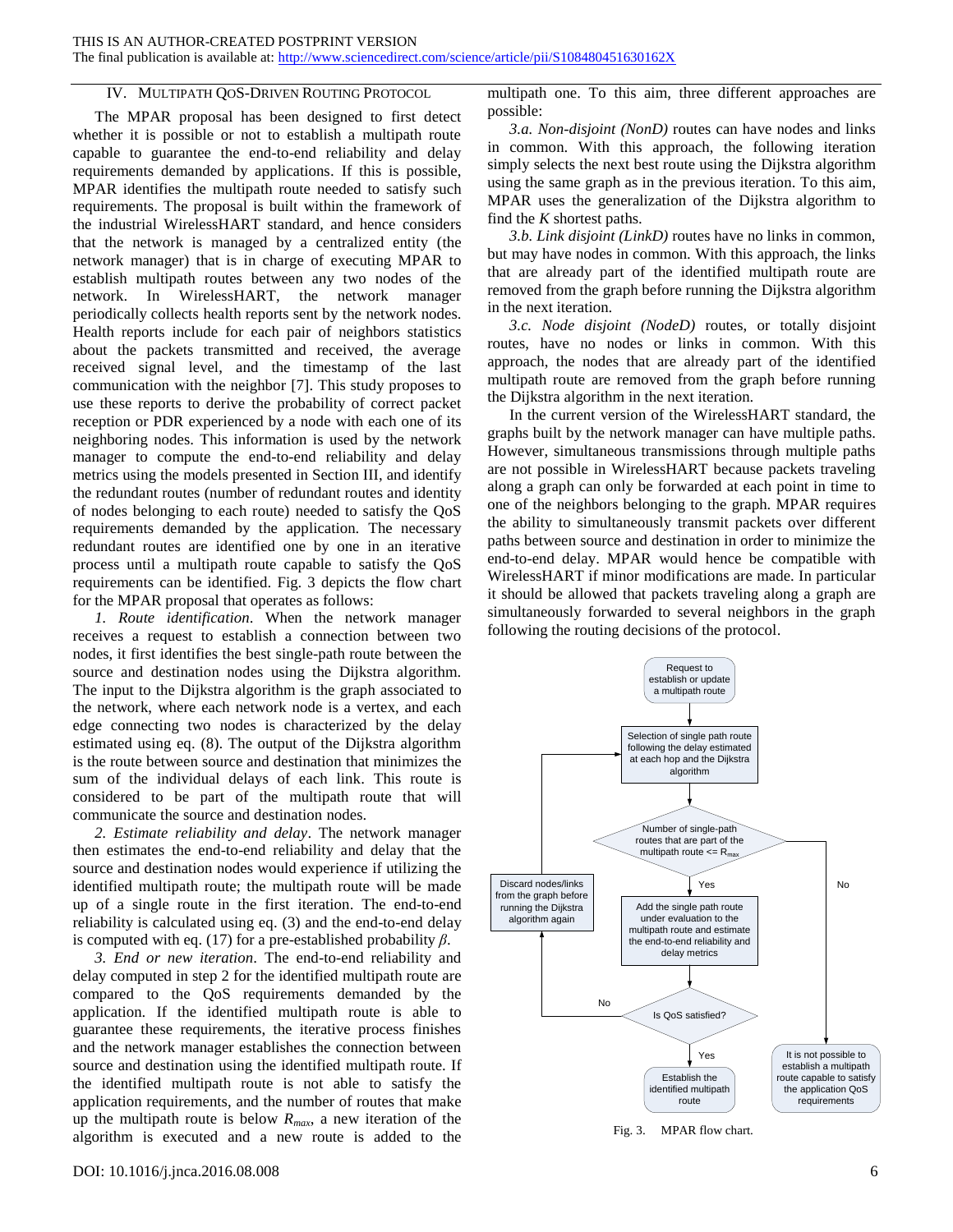#### V. EVALUATION

#### *A. Scenario and settings*

The MPAR proposal has been evaluated by means of Matlab simulations where nodes are randomly and uniformly distributed over an area of 200mx200m. This study considers the WirelessHART industrial framework, and therefore assumes that the network manager periodically collects information reported by all nodes through health reports. Using this information, the network manager estimates the PDR values of all possible links. The network manager is located at the center of the scenario. During the simulations, nodes will sequentially request to establish a connection with the network manager in order to support a monitoring and control application where real-time communication is critical. Shocks, vibrations, tilts, as well as environmental parameters (temperature, pressure…) are strategic information that needs to be collected in real-time at the heart of production tools in complex and harsh environments [\[24\].](#page-12-5) Industrial wireless networks could be also used to periodically report relevant control parameters such as rotation speed and acceleration of production tools, and could enable the adaptive control and plug and produce capability of machine-tools during its interaction with the cutting process [\[25\].](#page-12-6)

The network manager runs the MPAR protocol to establish the necessary routes in order to satisfy the QoS requirements imposed by an application. This study considers a generic application in order to be able to test the performance of the algorithms under different scenarios and QoS requirements. Such requirements are generally set to very demanding levels given the critical nature of most industrial processes. Once a connection is established, the source node transmits a large number of packets of 133 bytes $2$ towards the network manager. The number of transmitted packets has been selected to ensure the statistical accuracy of the simulation results, and in particular a relative error below 1%. The network manager measures the reliability and delay experienced using the transmitted packets, and evaluates whether the identified routes can satisfy the application requirements. The process is repeated for all nodes in the scenario.

This study uses the large-scale fading model reported in [\[26\]](#page-12-7) for the 2.4GHz frequency band. The model represents challenging industrial radio propagation conditions in a scenario with obstructed line-of-sight between the transmitter and the receiver due to the presence of industrial inventory. The employed model considers log-distance path-loss and log-normal shadowing effects with the following parameters:  $d_0 = 15$ m (reference distance),  $PL(d_0) = 63.57$ dBm (path-loss at the reference distance), *n*=4.29 (path-loss exponent) and *σ*=8.42dB (shadowing standard deviation). [Fig. 4](#page-6-0) depicts the PDR (Packet Delivery Ratio) obtained using the model published in [\[26\]](#page-12-7) with a transmission power of 3dB and a reception threshold of -80dBm.

Table II presents the main simulation and communication parameters used in this study, including e.g. the maximum number of transmissions and retransmissions per hop (*nmax*=4) and the maximum number of routes in a multipath route  $(R_{max}=7)$ . To simplify the computation of end-end-delays,  $\tau_T$ and  $\tau_R$  have been set to 1, and the application delay requirements are defined in integer units.



<span id="page-6-0"></span>Fig. 4. PDR as a function of the distance between transmitter and receiver.

|                                         |                  | <b>TABLE II</b>           |                 |  |  |  |
|-----------------------------------------|------------------|---------------------------|-----------------|--|--|--|
| SIMULATION AND COMMUNICATION PARAMETERS |                  |                           |                 |  |  |  |
|                                         | Parameter        | Description               | Value           |  |  |  |
| Propagation<br>$d_0$                    |                  | Reference distance        | 15 <sub>m</sub> |  |  |  |
| model                                   | $PL(d_0)$        | Propagation loss at $d_0$ | 63.57 dB        |  |  |  |
|                                         | $\boldsymbol{n}$ | Pathloss exponent         | 4.29            |  |  |  |
|                                         | σ                | Shadowing standard        | 8.42            |  |  |  |
|                                         |                  | deviation                 |                 |  |  |  |
| <b>Transceiver</b>                      | $P_{t}$          | Tx power                  | 3dBm            |  |  |  |
|                                         | $R_{th}$         | Rx threshold              | $-80dBm$        |  |  |  |
|                                         | G                | Antenna gain              | 0dBi            |  |  |  |
| Protocol                                | $\alpha$         | Delay prob. (1 hop)       | 0.95            |  |  |  |
| parameters                              | β                | Delay prob. (end-to-end)  | 0.95            |  |  |  |
|                                         | $n_{\text{max}}$ | Max # of retransmissions  | 4               |  |  |  |
|                                         | $R_{\rm max}$    | Max # of routes           | 7               |  |  |  |
|                                         | $\tau_T$         | Transmission time         |                 |  |  |  |
|                                         | $\tau_R$         | Time between retx.        |                 |  |  |  |
| Application                             | $P_{req}$        | Required reliability      | 0.99 to 0.9999  |  |  |  |
| requirements                            | $\delta_{req}$   | Required delay            | 6, 7, 8         |  |  |  |
| <b>Simulation</b>                       | $N_r$            | $#$ of runs               | 100             |  |  |  |
|                                         | $N_n$            | # of nodes                | 50, 100, 150    |  |  |  |
|                                         | $N_p$            | # of packets tx per node  | 10 <sup>4</sup> |  |  |  |

## *B. MPAR performance*

[Fig. 5](#page-7-0) and [Fig. 6](#page-7-1) show the end-to-end reliability and delay obtained with MPAR for different application requirements and number of deployed nodes. The MPAR proposal has been evaluated considering very high reliability requirements due to the critical nature of industrial applications. The results in [Fig. 5](#page-7-0) and [Fig. 6](#page-7-1) are obtained considering the *NonD* approach in MPAR. The bars in the figures represent average values, and the vertical ones the 5% and 95% percentiles. For a fixed reliability requirement  $(P_{req} = 0.99)$ , [Fig. 5](#page-7-0) shows that the connections established by MPAR could satisfy the reliability requirements for  $\delta_{req} = 6, 7$  and 8. Similarly, [Fig. 6](#page-7-1) shows that the delay requirements are also satisfied by MPAR for  $P_{req}$ =0.99 to 0.9999 and  $\delta_{req}$ =8. These results demonstrate that MPAR can identify and establish the multipath routes needed to satisfy the reliability and delay requirements demanded by applications. Very similar end-to-end reliability and delay results have been obtained with the *LinkD* and *NodeD* approaches.

<sup>2</sup> This is the maximum number of bytes that can be transmitted in a WirelessHART link.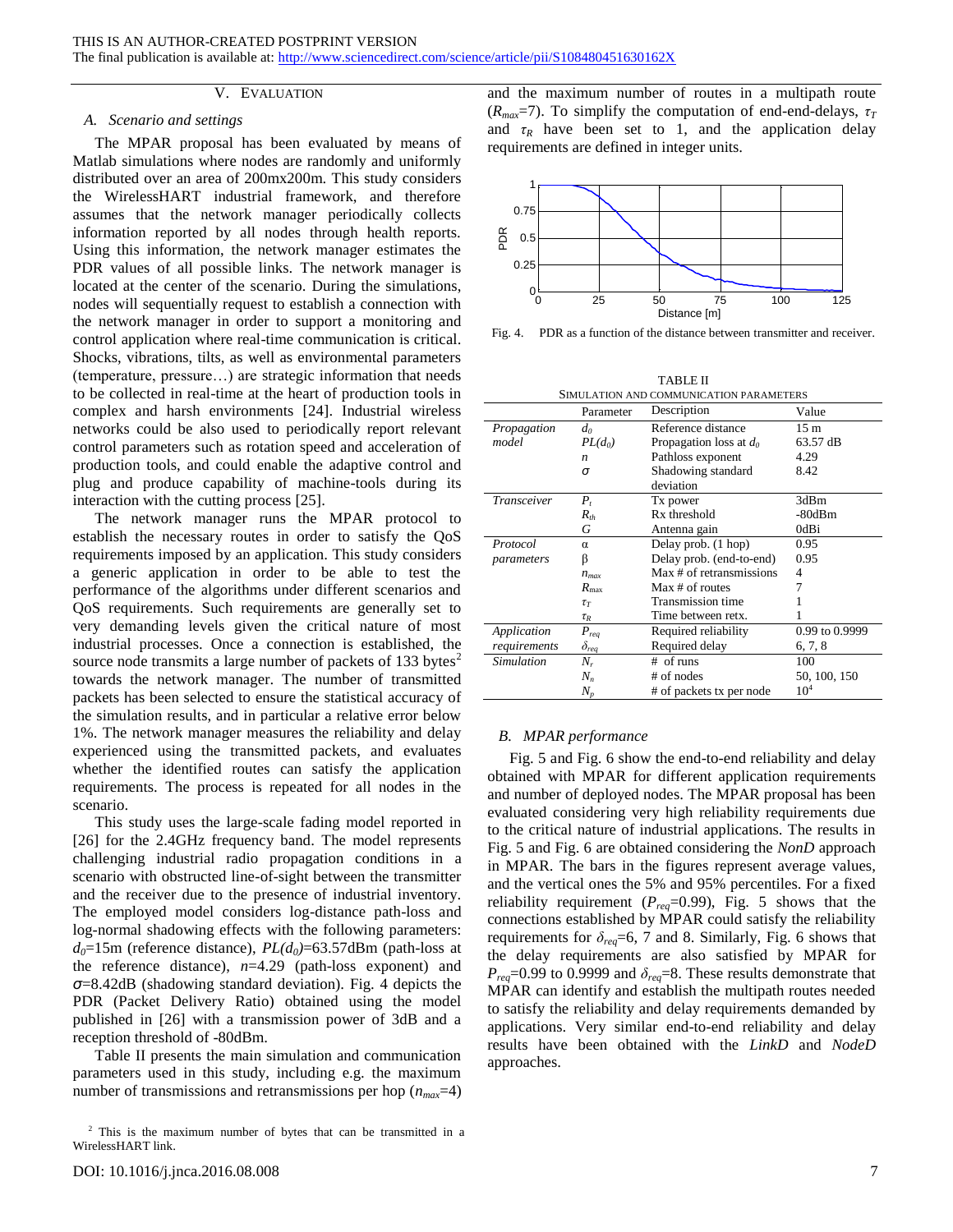## THIS IS AN AUTHOR-CREATED POSTPRINT VERSION

The final publication is available at: http://www.sciencedirect.com/science/article/pii/S108480451630162X



<span id="page-7-0"></span>Fig. 5. End-to-end reliability obtained with MPAR (NonD approach) for  $P_{req} = 0.99$ .



<span id="page-7-1"></span>Fig. 6. End-to-end delay obtained with MPAR (NonD approach) for  $\delta_{\text{req}} = 8$ .

One of the key benefits of MPAR is its capability to adapt to the application requirements. MPAR is able to establish the necessary redundant routes between source and destination nodes to satisfy the requirements demanded by the application. [Fig. 7](#page-7-2) shows again the end-to-end reliability obtained with MPAR but for *Preq*=0.999. The comparison of [Fig. 5](#page-7-0) and [Fig. 7](#page-7-2) shows that MPAR is able to adapt its operation to the higher reliability requirements in [Fig. 7,](#page-7-2) and create the necessary routes to satisfy such requirements independently of the number of nodes and the required delay. Similarly, [Fig. 8](#page-7-3) shows the end-to-end delay obtained with MPAR for  $\delta_{req}$ =7. The comparison of [Fig. 6](#page-7-1) and [Fig. 8](#page-7-3) shows again that MPAR is also able to adapt its operation to a change in the required delay, and still satisfy the application requirements. MPAR is able to satisfy changing application requirements by adapting the number of redundant routes used per end-to-end connection. [Fig. 9](#page-7-4) illustrates the influence of the application requirements on the number of necessary redundant routes. The bars represent average values, and the vertical lines the 5% and 95% percentiles. [Fig.](#page-7-4)  [9](#page-7-4) shows that the number of routes needed to satisfy the application requirements increases with such requirements. For example, MPAR established 2.54 redundant routes in average between source and destination when the reliability requirement was equal to 0.99 and the delay was equal to 7 [\(Fig. 5\)](#page-7-0). When the reliability requirement increases to 0.999 [\(Fig. 7](#page-7-2) and a delay requirement of 7), MPAR adapts its operation and establishes 3.12 redundant routes in average between source and destination to meet the more strict QoS requirements. [Fig. 9](#page-7-4) also shows that the number of routes needed to satisfy the application requirements decreases with the number of nodes in the scenario. This is the case because the probability to establish reliable wireless links with neighbor nodes increases with the nodes' density. MPAR can meet the application requirements with less redundant routes between source and destination when more reliable wireless links can be established between neighboring nodes.



<span id="page-7-2"></span>Fig. 7. End-to-end reliability obtained with MPAR (NonD approach) for  $P_{req} = 0.999$ .



<span id="page-7-3"></span>Fig. 8. End-to-end delay obtained with MPAR (NonD approach) for  $\delta_{\text{req}} = 7$ .

[Fig. 10](#page-8-0) shows that the number of routes needed by MPAR highly depends on the position and distance between source and destination nodes. The results depicted in [Fig. 10](#page-8-0) show that the highest number of routes is required for the source nodes located at the corners of the scenario; the destination node (the network manager) is located at the center of the scenario. [Fig. 10](#page-8-0) also demonstrates that MPAR is capable to adapt its operation (number of redundant routes) to the connectivity conditions between source and destination nodes. These conditions are highly related to the distance between source and destination.



<span id="page-7-4"></span>Fig. 9. Number of redundant routes needed by MPAR (NonD approach) to guarantee the reliability requirements for  $\delta_{\text{req}} = 7$ .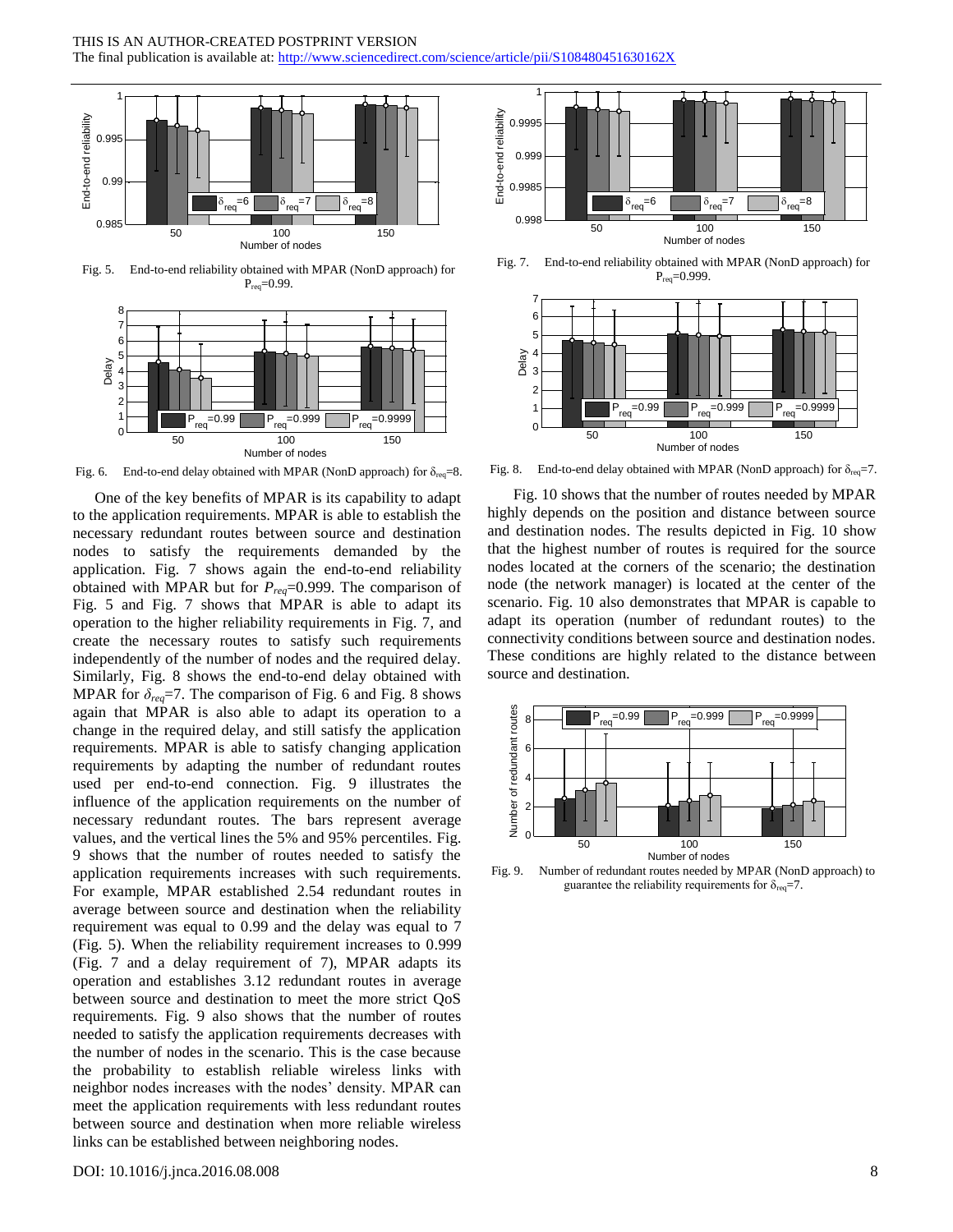

<span id="page-8-0"></span>Fig. 10. Spatial distribution of the average number of redundant routes needed by MPAR (NonD approach) to establish a connection with  $P_{\text{rea}}=0.999$ and  $\delta_{\text{req}} = 7$ .

The use of multipath routes helps satisfying strict end-toend reliability and delay application requirements. However, redundant packet transmissions have a cost in terms of efficiency and capacity of the network. [Fig. 11](#page-8-1) represents the number of redundant packets received at the destination node for the same configuration used to obtain [Fig. 9.](#page-7-4) [Fig. 11](#page-8-1) shows that MPAR results in that the same packet can be received in average at the destination node between 2 and 3 times. This is quite reasonable for the considered high application requirements.



<span id="page-8-1"></span>MPAR (NonD approach) for  $\delta_{\text{req}} = 7$ .

The previous figures were obtained considering only the end-to-end connections that were successfully established by the network manager using MPAR. The network manager does not establish an end-to-end connection when it detects that more than *Rmax* routes are needed to satisfy the application requirements. [Fig. 12](#page-8-2) represents the percentage of connections established by MPAR as it detected that it was possible to meet the application QoS requirements. [Fig. 12](#page-8-2) shows that the percentage of established connections is especially low with a low number of nodes in the scenario and *Rmax* equal to 7. This is the case because of the higher distance between nodes that challenges the establishment of reliable wireless links. [Fig. 12](#page-8-2) also shows that relaxing the delay required by the application from 6 to 8 improves the possibility of establishing end-to-end connections. The results demonstrate that using MPAR, the network manager can detect beforehand whether it would be possible or not to establish an end-to-end connection that satisfies the application requirements. This MPAR feature helps avoiding trying to establish unreliable or unnecessary routes between source and destination.



<span id="page-8-2"></span>Fig. 12. Percentage of established connections by MPAR (NonD approach) that satisfy the QoS requirements considering  $P_{\text{req}} = 0.999$ .

[Fig. 13](#page-8-3) represents the spatial distribution of the percentage of established connections when  $P_{req} = 0.99$  and  $\delta_{req} = 7$ . The figure shows that the nodes that cannot establish a connection with the network manager are normally those located close to the edges of the scenario. This is the case due their higher distance to the network manager (located at the center of the scenario), and therefore the lower probability to establish a reliable wireless end-to-end connection.



<span id="page-8-3"></span>Fig. 13. Spatial distribution of the percentage of established connections with MPAR (NonD approach) that satisfy the QoS requirements ( $P_{req}$ =0.999 and  $\delta_{\text{req}} = 7$ ).

All the previous results were achieved using the *NonD* approach defined within MPAR. The policy used by the network manager to create the multipath routes can have an impact on the load supported by each node and the possibility to satisfy the application QoS requirements. The *NonD* approach can create a multipath route that includes the same links and nodes in more than one route between source and destination. The *LinkD* and *NodeD* approaches avoid using the same links or nodes in different routes in an attempt to better distribute the load generated by a multipath route among the nodes of the network. However, *LinkD* and *NodeD* reduce the options (links and nodes) available to create the redundant routes, which can have an impact on the possibility to establish multipath routes capable to guarantee the QoS requirements of end-to-end connections. This effect is actually depicted in [Fig. 14](#page-9-0) that shows that *NonD* is the MPAR variant that results in the higher percentage of established connections that meet the application QoS requirements.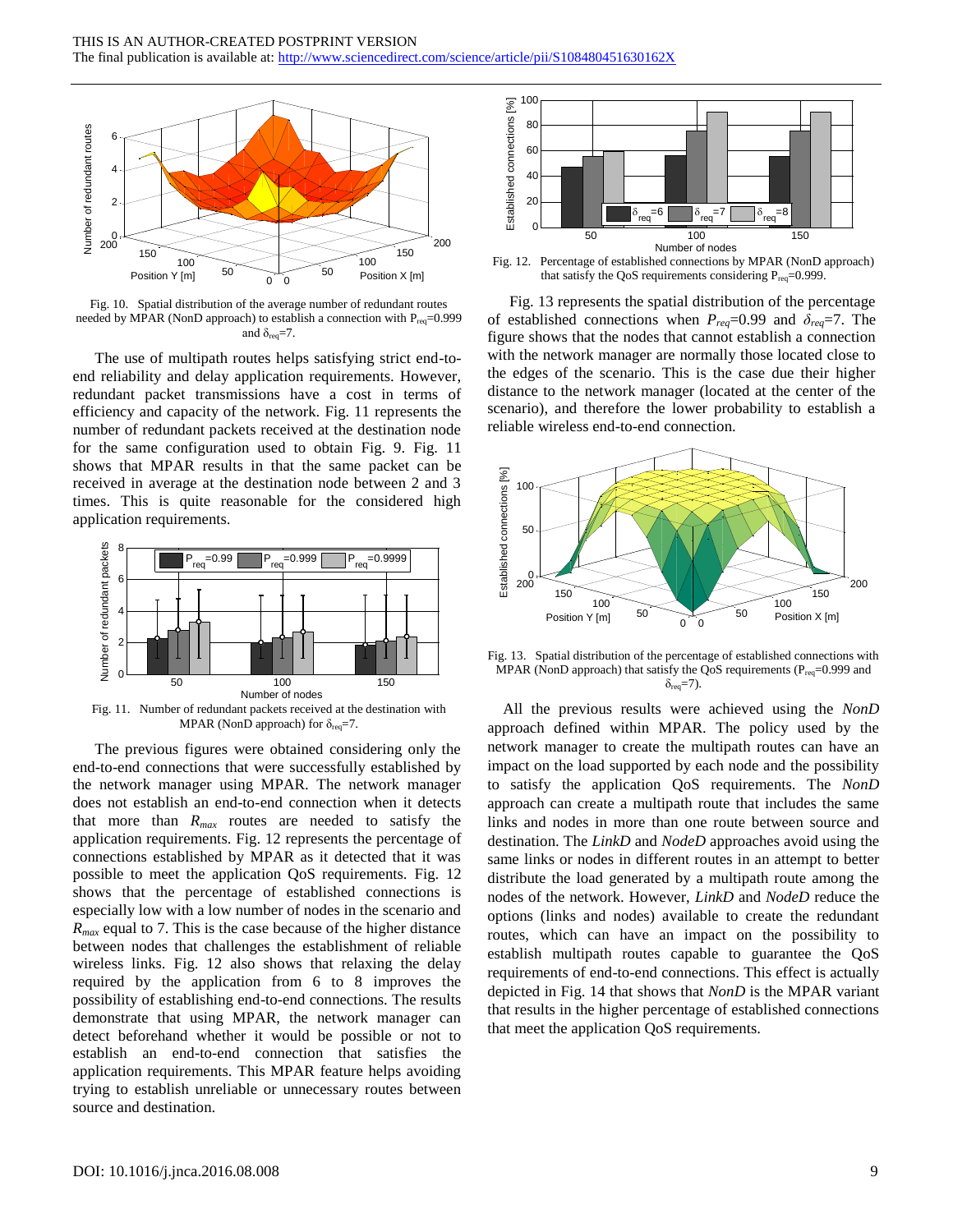

<span id="page-9-0"></span>requirements considering 50 nodes and P<sub>req</sub>=0.99.

#### *C. Performance comparison*

This section compares the performance of MPAR to that obtained with different benchmark routing protocols. First, MPAR is compared against the QOLSR [\[11\]](#page-11-10) single-path routing protocol that selects the optimum route between source and destination based on the bandwidth and delay. This comparison is aimed at highlighting the benefits of establishing multipath routes when strict application requirements have to be satisfied. For the comparison, we have adapted the QOLSR metrics to the scenario under study. The delay metric proposed in [\[11\]](#page-11-10) is a function of the backoff time and the probability of packet collision. This relation is not valid in centralized TDMA networks like WirelessHART since they prevent packet collisions. The implemented scenario assumes that all links can provide the same bandwidth given that the network manager can assign to each connection a maximum of *nmax* slots per link in the simulated TDMA network. All these considerations required modifying the QOLSR scheme so that it can find the optimum route that minimizes the sum of the individual delays of each wireless link that makes up the multi-hop route from source to destination. The delay of each link is estimated with equation (8), and the optimum route is computed by the network manager using the Dijkstra algorithm. It is important noting that MPAR identifies and establishes the multipath routes that are capable to guarantee the application QoS requirements. On the other hand, QOLSR does not provide any guarantees but just establishes the identified optimum route between source and destination. This results in that QOLSR considerable reduces the percentage of established end-to-end connections that satisfy the reliability and delay requirements [\(Fig. 15\)](#page-9-1). The direct comparison of [Fig. 15](#page-9-1) and [Fig. 12](#page-8-2) clearly demonstrates that MPAR is capable to establish a significantly higher percentage of end-to-end connections that can satisfy the application QoS requirements. [Fig. 16](#page-9-2) shows that the percentage of established connections by QOLSR that satisfy the QoS requirements rapidly decreases with the distance to the network manager. The gains achieved with MPAR are not only due to the establishment of multipath routes, but also to the fact that MPAR only establishes the routes that it estimates can guarantee with a high probability the application QoS requirements. On the other hand, QOLSR establishes an optimum route, but it cannot provide any QoS guarantees.



<span id="page-9-1"></span>Fig. 15. Percentage of established connections by QOLSR that satisfy the QoS requirements considering  $P_{req} = 0.999$ .



<span id="page-9-2"></span>Fig. 16. Spatial distribution of the percentage of established connections by QOLSR that satisfies the QoS requirements ( $P_{req}$ =0.999 and  $\delta_{req}$ =7) considering 100 nodes in the network.

To demonstrate that the MPAR benefits are not only due to the establishment of multipath routes but also to its QoS guarantees, MPAR is also here compared with the multipath routing protocol proposed in [\[19\].](#page-12-0) This protocol pre-selects candidate paths during the routing discovery phase based on their bandwidth. The protocol uses RREQ and RREP messages to identify the routes in which the available bandwidth of all links is higher than the minimum required; the protocol excludes the routes with a number of hops higher than certain threshold. The available bandwidth is obtained at each link by measuring the channel busy time, i.e. the percentage of time that the channel is sensed as busy. Among the routes identified, those that provide higher reliability and are maximally disjoint (node disjoint) are preferred. [\[19\]](#page-12-0) fixes the number of routes in a multipath route to 3. This is done to achieve a compromise between load and network overhead in the discovery process. TDMA-based networks like WirelessHART can provide the same bandwidth to all routes if the same number of slots is assigned to each link of end-toend connections. The bandwidth of a route is then independent of the load of each link as long as all the necessary time slots can be allocated. Therefore, the application of the protocol proposed in [\[19\]](#page-12-0) to the scenario under evaluation is equivalent to identifying the most reliable routes between source and destination. To this aim, the network manager exploits the PDR values collected from all links, and selects the 3 best routes in terms of reliability. For a fair comparison with MPAR using *NonD*, the proposal in [\[19\]](#page-12-0) is also evaluated considering that routes can have nodes and links in common. [Fig. 17](#page-10-0) shows that the scheme proposed in [\[19\]](#page-12-0) cannot always meet the reliability requirements for  $\delta_{\text{req}} = 7$ . The end-to-end reliability obtained does not depend on the reliability demanded by the application, but is only influenced by the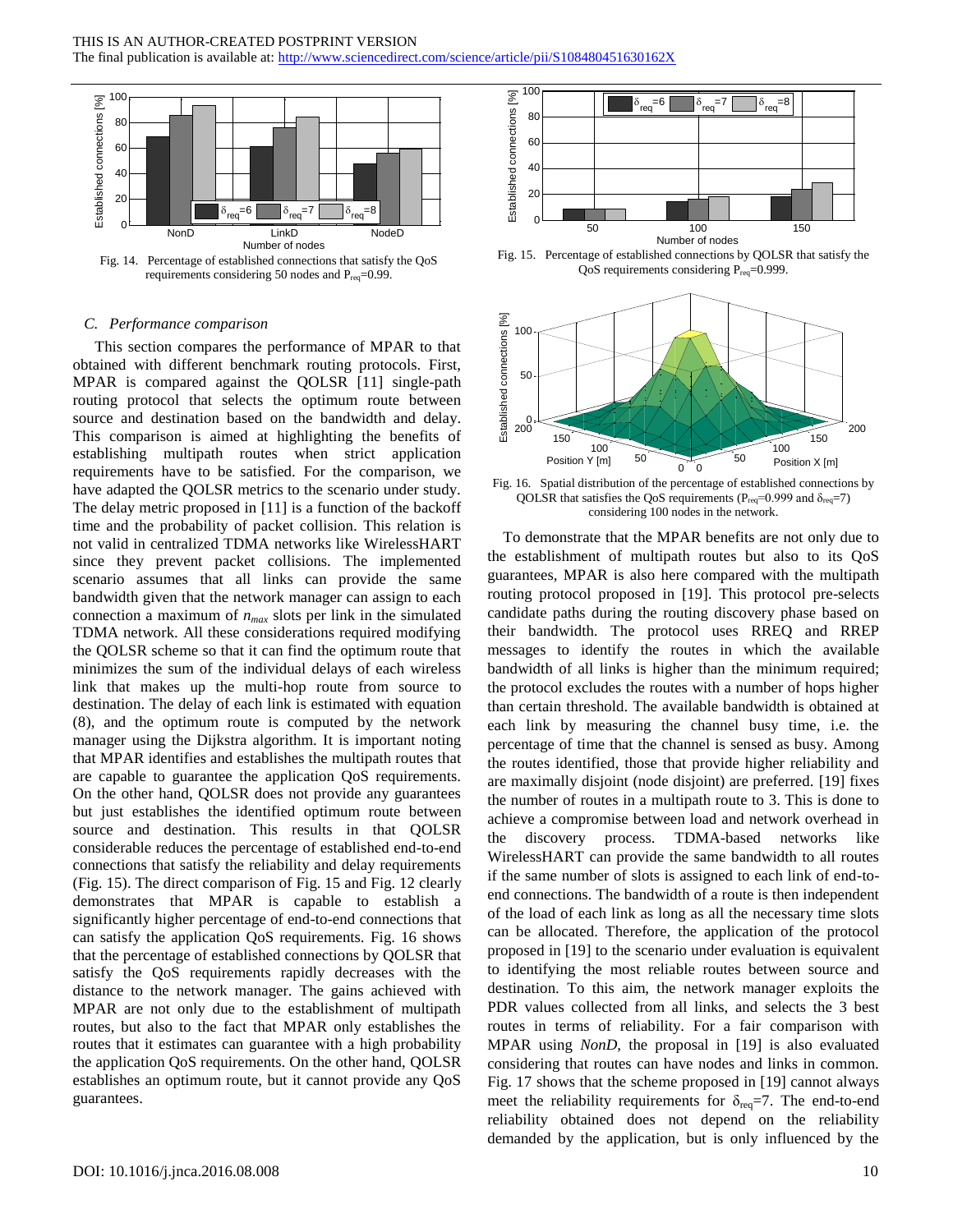number of nodes in the scenario. Interestingly, high reliability levels can be obtained for 100 and 150 nodes because the probability of finding a reliable route is higher as the number of nodes increases. However, the most reliable routes are not necessarily the ones that minimize the delay or guarantee a delay below the threshold required by the application. In fact, [Fig. 18](#page-10-1) shows that the end-to-end delay requirements are not necessarily satisfied.



<span id="page-10-0"></span>Fig. 17. End-to-end reliability experienced with the multipath routing protocol proposed i[n \[19\]](#page-12-0) for  $\delta_{\text{req}}$ =7.



<span id="page-10-1"></span>Fig. 18. End-to-end delay experienced with the multipath routing protocol proposed i[n \[19\]](#page-12-0) for  $P_{req} = 0.999$ .

Finally, the performance of MPAR has also been compared with a routing protocol based on the WirelessHART standard. WirelessHART defines two routing methods, graph routing and source routing. However, the WirelessHART standard does not specify any routing algorithm, i.e. it does not define does not specify any routing argorithm, i.e. it does not define<br>how the graphs are constructed for graph routing or how the<br>routes are defined for source routing [6]. The routing protocol<br>used here for comparison is based routes are defined for source routing [\[6\].](#page-11-5) The routing protocol used here for comparison is based on graph routing and considers a primary route and an alternate route between the source and destination nodes. The primary route is used by default to transmit all packets, and supports multiple retransmissions on each hop (*nmax*). If the primary route fails, packets are transmitted through the alternate route, where no retransmissions are possible. This protocol is compatible with the WirelessHART standard and has been used in different studies as a reference [\[10\]\[27\]](#page-11-8)[\[28\].](#page-12-8) For a fair comparison, the primary and alternate routes are built in this study using the same metrics than used in MPAR. In addition, they always consider dedicated links.

The reliability achieved with the implemented WirelessHART routing protocol does not depend on the reliability demanded by the application since the protocol creates the same number of redundant routes irrespectively of the application requirements. In addition, the reliability achieved with the implemented WirelessHART routing

protocol strongly depends on the number of nodes. This is the case because the wireless link quality between nodes degrades with reducing number of nodes, and the number of redundant routes established by the WirelessHART routing protocol is fixed and does not take into account such degradation. In this case, a low number of nodes makes it difficult to find high quality routes, and the reliability achieved with the implemented WirelessHART routing protocol decreases.

[Fig. 19](#page-10-2) compares the end-to-end reliability achieved with the described WirelessHART routing protocol and MPAR for varying number of nodes<sup>3</sup>. The figure shows that MPAR achieves higher reliability levels than WirelessHART, even when MPAR is configured to meet the lowest reliability requirement simulated in this study  $(P_{req} = 0.99)^4$ . [Fig. 19](#page-10-2) shows that the WirelessHART routing protocol cannot provide high reliability levels, especially for low number of nodes. On the other hand, MPAR can provide high reliability levels and satisfy the application's reliability requirements irrespectively of the number of nodes. It is interesting to note that the implemented WirelessHART routing protocol can achieve similar reliability levels to those provided by MPAR for 150 nodes and *Preq*=0.99. This is the case because when the number of nodes increases, the probability of finding reliable routes increases, and therefore the number of redundant routes required by MPAR is reduced. When the number of redundant routes established by MPAR approximates two, MPAR and the WirelessHART routing protocol achieve similar performance levels as they both utilize the same metrics for selecting routes and forwarding nodes. Additional simulations have been conducted for the WirelessHART routing protocol with  $n_{max}=2$ .  $n_{max}=2$  is equivalent to the default configuration in WirelessHART where only one retransmission per link is allowed in the primary route. Reducing the number of retransmissions in the primary route notably degrades the reliability achieved in the proposed scenario. In particular, the end-to-end reliability levels achieved with the implemented WirelessHART routing protocol and *nmax*=2 are 0.66, 0.85 and 0.92 for 50, 100 and 150 nodes, respectively.



<span id="page-10-2"></span>Fig. 19. End-to-end reliability experienced with the implemented WirelessHART routing protocol  $(n_{max}=4)$  and with MPAR (NonD approach with  $\delta_{\text{req}}$ =7) for P<sub>req</sub>=0.99 and P<sub>req</sub>=0.9999.

<sup>3</sup> Please note the different scales in the y-axes of [Fig. 19.](#page-10-2) In general, the reliability increases with the number of nodes; this effect was already pointed out i[n Fig. 5](#page-7-0) an[d Fig. 7.](#page-7-2)

<sup>4</sup> As previously explained, MPAR adapts its configuration to achieve the reliability demanded by the application.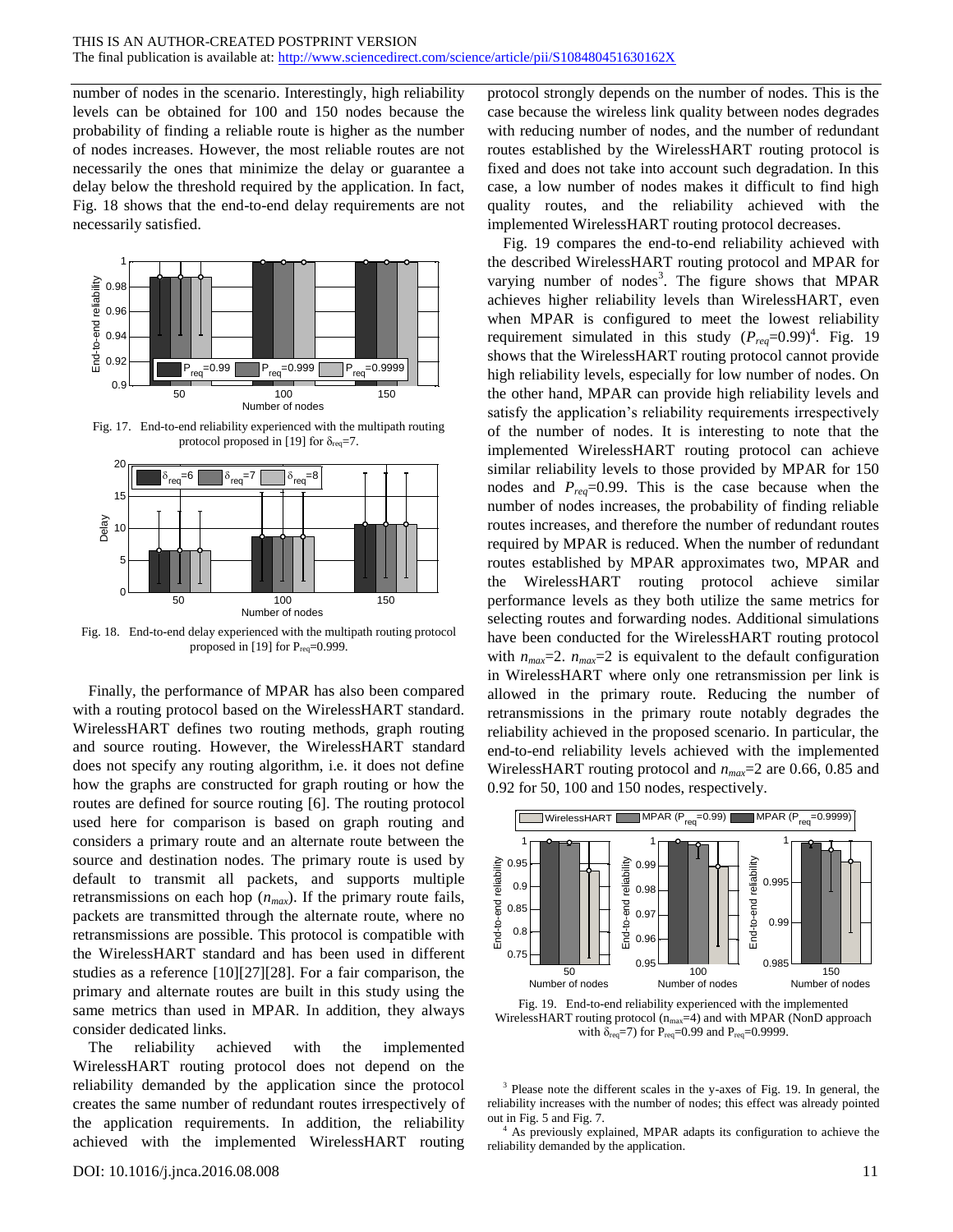[Fig. 20](#page-11-18) compares the delay experienced with the implemented WirelessHART routing protocol and MPAR. The figure shows that MPAR is able to produce lower end-toend delays than the implemented WirelessHART routing protocol. MPAR is also able to satisfy the delay requirements independently of the number of nodes and the requirements themselves. [Fig. 20](#page-11-18) depicts the delay performance of the implemented WirelessHART routing protocol when *nmax*=2. If the number of allowed retransmissions is increased (e.g. *nmax*=4), the implemented WirelessHART routing protocol improves its end-to-end reliability but also degrades its delay performance.



<span id="page-11-18"></span>Fig. 20. End-to-end delay experienced with the implemented WirelessHART routing protocol ( $n_{max}=2$ ) and with MPAR (NonD approach with  $P_{req}=0.999$ ) for  $\delta_{\text{req}} = 6$  and  $\delta_{\text{req}} = 8$ .

#### VI. CONCLUSIONS

Industrial wireless networks will play a critical role in the development of the Industry 4.0 concept and the factories of the future. This role necessarily requires industrial wireless networks capable to provide high reliability levels and low delays. To this aim, this paper has proposed MPAR, a multipath routing protocol that is able to guarantee the strict QoS levels demanded by industrial applications. MPAR utilizes probabilistic estimates of the reliability and delay of multipath routes to identify the nodes and routes needed to establish end-to-end connections that guarantee the demanded QoS levels. The MPAR proposal has been compared under realistic radio propagation conditions to other single-path and multipath routing protocols, and a routing protocol based on the WirelessHART standard. The obtained results demonstrate that the proposed multipath routing protocol improves the reliability and delay performance compared to existing single path and multipath routing protocols. The conducted study has also demonstrated that MPAR is capable to modify its configuration in order to satisfy the application requirements of wireless industrial applications under different scenarios. The efficiency of MPAR can also be observed in its capacity to detect situations in which the QoS levels cannot be guaranteed, and its capability to adapt the number of routes to the end-to-end connectivity conditions between source and destination and the application requirements. It is important noting that MPAR has been here evaluated considering industrial applications, and therefore strict end-to-end reliability and latency requirements. However, it can be adapted to consider other metrics and can be applied to other

centralized TDMA-based multi-hop wireless networks.

#### ACKNOWLEDGEMENTS

This work was supported by the Spanish Ministry of Economy and Competitiveness and FEDER funds under the projects TEC2011-26109, TEC2014-5716-R and TEC2014- 56469-REDT.

#### **REFERENCES**

- <span id="page-11-0"></span>[1] R. Drath, A. Horch, "Industrie 4.0: Hit or Hype?", *IEEE Industrial Electronics Magazine*, vol.8 (2), pp. 56-58, June 2014.
- <span id="page-11-1"></span>[2] A. Varghese, D. Tandur, "Wireless requirements and challenges in Industry 4.0", *Proc. International Conference on Contemporary Computing and Informatics (IC3I*), Mysore, India, pp. 634-638, 27-29 Nov. 2014.
- <span id="page-11-2"></span>[3] European Commission, "Factories of the Future PPP: towards competitive EU manufacturing", Research and Innovation - European Union 2013.
- <span id="page-11-3"></span>[4] A. Willig, "Recent and Emerging Topics in Wireless Industrial Communications: A Selection", *IEEE Transactions on Industrial Informatics*, vol. 4, pp. 102-124, May 2008.
- <span id="page-11-4"></span>[5] J.R. Gisbert et al., "Integrated system for control and monitoring industrial wireless networks for labor risk prevention", *Journal of Network and Computer Applications*, vol. 39, pp. 233-252, March 2014.
- <span id="page-11-5"></span>[6] IEC 62591 Ed. 1.0: Industrial communication networks -Wireless communication network and communication profiles-WirelessHART™, International Electrotechnical Commission, IEC, 2010.
- <span id="page-11-6"></span>[7] D. Chen, M. Nixon, and A. Mok, "WirelessHART Real-Time Mesh Network for Industrial Automation", *Springer*, 2010.
- <span id="page-11-7"></span>[8] J. Gozalvez, M. Sepulcre and J. A. Palazon, "On the Feasibility to Deploy Mobile Industrial Applications Communications", *Computers in Industry*, vol. 65 (8), pp. 1136-1146, Oct. 2014.
- <span id="page-11-9"></span>[9] J.M. Winter, G. Kunzel, I. Muller, C.E. Pereira, J.C. Netto, "Study of routing mechanisms in a WirelessHART network", *Proc. IEEE International Conference on Industrial Technology (ICIT)*, Busan, Korea, pp. 1540-1545, 25-28 Feb. 2013.
- <span id="page-11-8"></span>[10] A. Saifullah, Y. Xu, C. Lu, Y. Chen, "End-to-End Communication Delay Analysis in Industrial Wireless Networks", *IEEE Transactions on Computers*, vol. 64 (5), pp. 1361-1374, May 2015. .
- <span id="page-11-10"></span>[11] H. Badis and K. A. Agha, "QOLSR, QoS Routing for Ad Hoc Wireless<br>Networks using OLSR", *European Transactions on* Networks using OLSR", *European Transactions on Telecommunications*, vol. 15, no. 4, pp. 427–442, 2005.
- <span id="page-11-11"></span>[12] B. Carballido Villaverde, S. Rea, D. Pesch, "InRout – A QoS aware route selection algorithm for industrial wireless sensor networks", *Ad Hoc Networks*, vol. 10, pp. 458-478, 2012.
- <span id="page-11-12"></span>[13] J. Gebhardt, R. Gotzhein, A. Igel and C. Kramer, "QoS Multicast Routing in Partially Mobile Wireless TDMA Networks", *Proc. IEEE Global Communications Conference (GLOBECOM)*, San Diego, CA, 6- 10 Dec. 2015.
- <span id="page-11-13"></span>[14] M. Wang and G.-S. Kuo, "An Application-Aware QoS Routing Scheme with Improved Stability for Multimedia Applications in Mobile Ad Hoc Networks", *Proc. IEEE Vehicular Technology Conference (VTC-Fall)*, Dallas, USA, pp. 1901-1905, Sept. 2005.
- <span id="page-11-14"></span>[15] L. Cheng, J. Niu, J. Cao, S.K.. Das, G. Yu, "QoS Aware Geographic Opportunistic Routing in Wireless Sensor Networks", *IEEE Transactions on Parallel and Distributed Systems*, vol. 25 (7), pp. 1864- 1875, July 2014.
- <span id="page-11-15"></span>[16] L. Oliveira, L. Almeida and P. Lima, "Multi-hop routing within TDMA slots for teams of cooperating robots", *Proc. IEEE World Conference on Factory Communication Systems (WFCS)*, Palma de Mallorca (Spain), 27-29 May 2015.
- <span id="page-11-16"></span>[17] D. Ganesan, R. Govindan, S. Shenker and D. Estrin, "Highly resilient, energy-efficient multipath routing in wireless sensor networks", *ACM Mobile Computing and Communications Review*, vol. 1 (2), Oct. 2002.
- <span id="page-11-17"></span>[18] A. Razzaque, M.M. Alam, M. Or-Rashid, C. S. Hong, "Multi-Constrained QoS Geographic Routing for Heterogeneous Traffic in Sensor Networks", *Proc. IEEE Consumer Communications and Networking Conference (CCNC)*, Las Vegas, USA, pp. 157-162, 10-12 Jan. 2008.